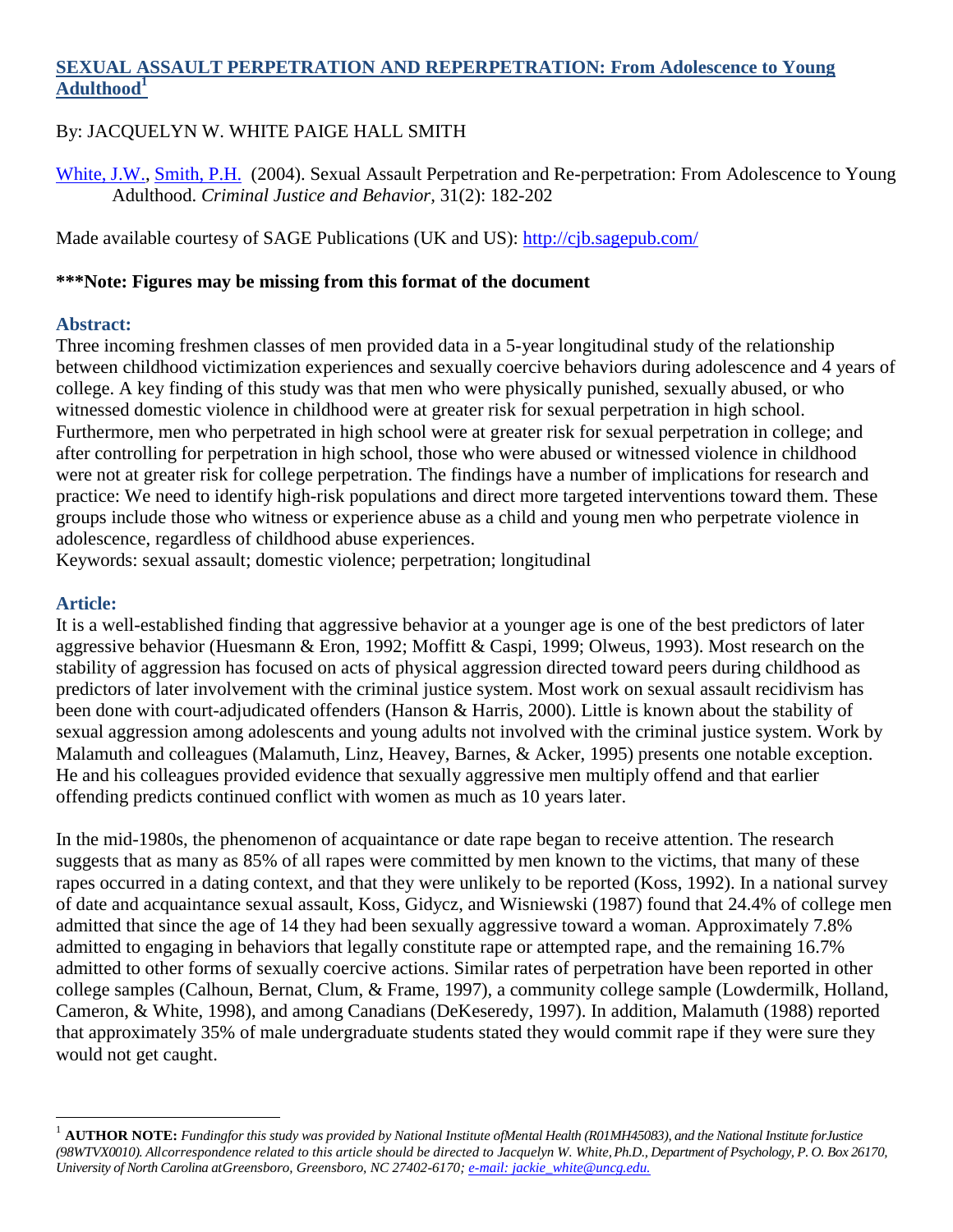White and Kowalski (1998) argued that violence against women is determined by multiple factors at various levels of the social ecology, including the sociocultural, social network, dyadic, situational, and intrapersonal. Characteristics of one's culture, including values regarding women, men, and violence, along with experiences within the family and peer group, help shape a young man's personality, attitudes, and values, and increase the risk for violence given certain dyadic and situational factors. The current study focused on the social network level, that is, primarily experiences within the family. We argued that one determinant of violence against women could be found in childhood experiences.

Witnessing or experiencing family violence as a child has been associated with delinquency and youth violence (Widom, 2001), as well as various forms of violence toward women. Roughly one third of individuals who witness or experience violence as children become violent as adults (Kaufman & Zigler, 1987). Many households in which violence occurs are characterized by patriarchal family structures where traditional gender roles are encouraged. Men raised in these households are more likely to become violent as adults than men reared in less traditional households (for incest see Greenspun, 1994; for dating violence see Gwartney-Gibbs, Stockard, & Bohmer, 1987; Riggs & O'Leary, 1989; for sexual aggression see Fagot, Loeber, & Reid, 1988; Friedrich, Beilke, & Urquiza, 1988; Koss & Dinero, 1988; Malamuth et al., 1995; for domestic violence see Hotaling & Sugarman, 1986; Kalmuss, 1984, Straus, Gelles, & Steinmetz, 1980). Malamuth and colleagues (Malamuth et al., 1995; Malamuth, Sockloskie, Koss, & Tanaka, 1991) showed that men who experienced family violence (a measure that combined witnessing domestic violence and experiencing parental physical punishment) and/or child sexual abuse were more likely to be coercive toward women (sexually and physically). They also found that coercion of women was associated with delinquency and sexual promiscuity.

Thus, one purpose of the current study was to examine men's sexually coercive behaviors longitudinally from adolescence through 4 years of college. Sexual coercion was defined as behaviors ranging from unwanted kissing and touching to rape. We were interested in whether the incidence of sexual coercion increases, decreases, or remains steady across time. We were also interested in patterns of reperpetration across time; that is, are the same men likely to be repeat offenders? A second purpose was to examine the time course of sexually coercive behaviors as a function of childhood experiences with sexual abuse, parental physical punishment, and witnessing of domestic violence. Based on past research on the impact of childhood victimization, we expected men with a history of childhood victimization to be more likely to sexually offend than men without a history (Edleson, 1999). Furthermore, we were interested in whether the type of childhood victimization, parental physical punishment, sexual abuse, or witnessing of domestic violence would have a differential impact on sexual offending in adolescence and during the collegiate years.

### **METHOD**

### PARTICIPANTS

Three incoming freshmen classes of men (1990, 1991, 1992) at a medium-sized state-supported university in the southeastern region of the United States were invited to participate in a 5-year longitudinal study of social experiences  $[N = 835; 572 (68.5%)$  White, 215 (25.7%) African American; 48 (5.7%) Other]. Of the total number of incoming men, 543 (65%) completed the first survey. Yearly retention averaged 71%, with a resultant 22% of the original sample completing all five phases of the study  $(n = 184)$ . Of this final group, approximately 84.8% were White ( $n = 156$ ); 9.7% were African American ( $n = 18$ ); and 5.6% belonged to other ethnic groups ( $n = 10$ ; the substantial attrition of African Americans did not occur until after the 4th administration). Only men ages 18 to 20 years at the beginning of the study participated. The university is located in a semiurban environment within the 80th largest city in the nation. A profile of students attending this institution indicated that their socioeconomic background and demographic characteristics were representative of students attending state-supported universities nationwide (Carnegie Foundation, 1987). The majority of students came from middle-class backgrounds.

## PROCEDURE

Before the initial survey was administered, the purpose and methods were explained, and each participant signed a consent form. For the purpose of follow-up, students completed contact sheets that requested the name,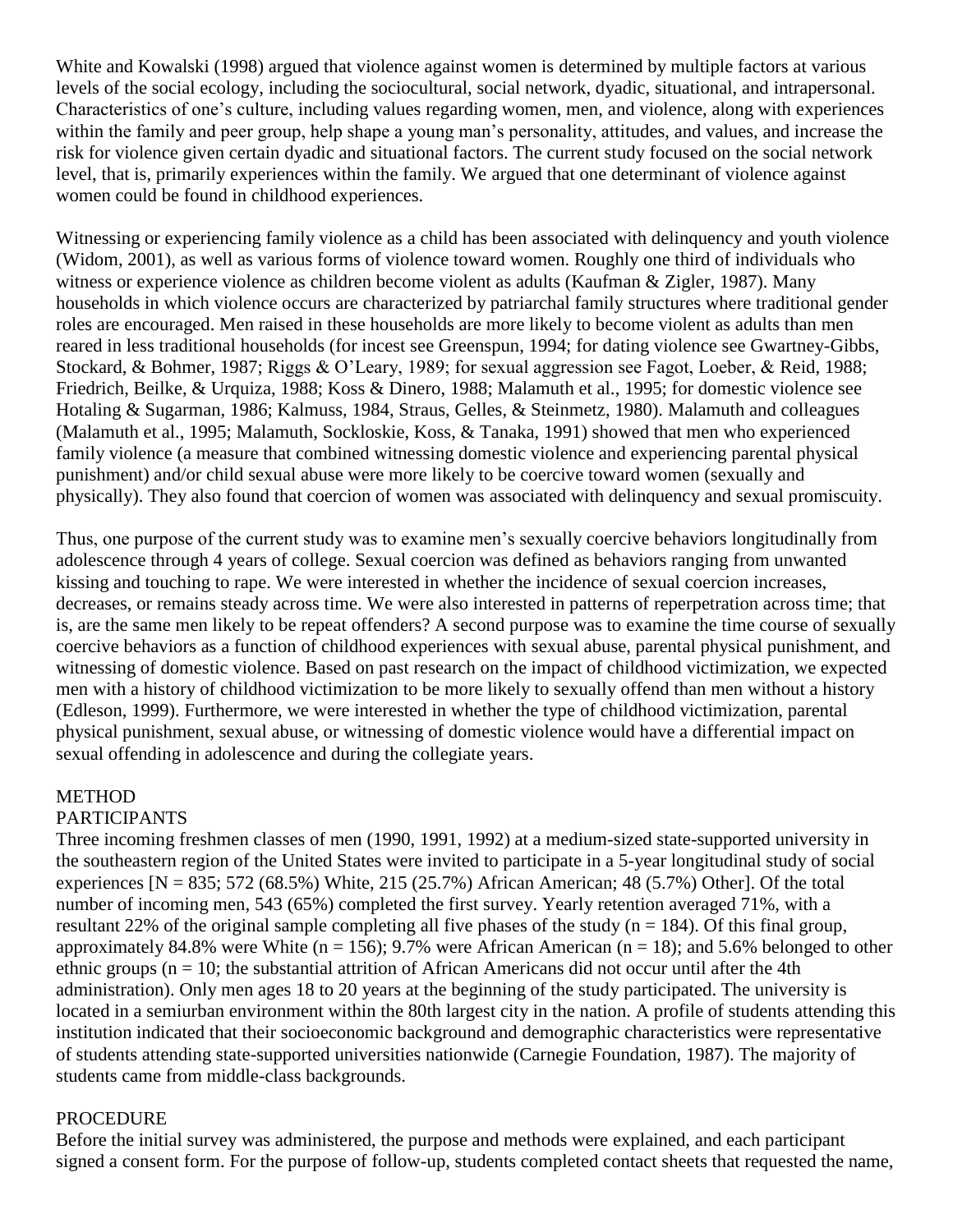address, and telephone number of a person who would be most likely to know their whereabouts during the next year. To ensure confidentiality and permit the matching of surveys across time, we assigned each survey instrument and contact sheet a randomly determined code number. Only code numbers appeared on survey instruments and answer sheets. Lists of codes and corresponding names were kept in a locked safe to protect the identity of participants. Access to this information was limited to the coinvestigators and the data manager. To further ensure confidentiality of the data, we obtained a federal Certificate of Confidentiality from the National Institute of Mental Health.

Toward the end of each spring semester, participants were contacted and asked to complete a follow-up survey. Students who participated in the follow-up survey received \$15 when they completed it.

## **MATERIALS**

The surveys were designed to assess various predictors, correlates, and consequences of involvement with interpersonal violence during childhood, adolescence (retrospective data), and throughout the college years (longitudinal data). Only the first survey included measures of experiences with childhood sexual abuse, parental punishment, and witnessing of domestic violence prior to the age of 14 years old. Sexual assault perpetration from age 14 to college entry was also assessed on the first survey. Subsequent surveys included measures of sexual assault perpetration during each year of college (i.e., since the previous survey). Operational definitions of each measure are provided below.

*Childhood victimization*. Three forms of childhood victimization were assessed. Each form was based on measures used by Koss et al. (1987). Four items assessed childhood sexual victimization and referred to any form of sexual act perpetrated by an adult or any coercive sexual act perpetrated by a similarly aged peer on the respondent before the age of 14 years, whether actual contact occurred (Wyatt, 1985). Cronbach's alpha for the present sample was .696. A respondent was categorized as a childhood sexual abuse victim if (a) he experienced any kind of sexual act (contact or noncontact) perpetrated by an adult, regardless of the inducement strategy used or (b) a similarly aged peer used a coercive tactic; a coercive tactic was defined as promising love or security, threatening to hurt or punish, or actually using physical force. A tactic was noncoercive only if the respondent reported that he participated because it felt good or out of curiosity. A respondent was categorized as having no coercive childhood experiences if he reported none or if he reported exposure or fondling with a similarly aged peer or similarly aged relative because it felt good or out of curiosity.

The measures of witnessing domestic violence and experiencing parental physical punishment were designed to capture children's recurrent experiences. Research suggests it is the cumulative effects that produce the most negative outcomes, rather than a single occurrence, or even a few occurrences, throughout childhood (Repetti, Taylor, & Seeman, 2001; Turner & Finkelhor, 1996). Parental physical punishment was measured by asking respondents how often, in an average month, their parents/guardians used "physical blows," such as hitting, kicking, throwing someone down, against them. Those who indicated that this occurred at least once in an average month were categorized as having been physically abused as a child. Witnessing domestic violence was assessed by asking respondents how often, during an average month, their parents/guardians delivered physical blows to one another. Those who indicated that this occurred at least once in an average month were classified as having witnessed domestic violence.

*Adolescent perpetration*. During the first survey, respondents were asked to indicate how many times since the age of 14 years they had committed each of the several sexual behaviors directed toward a woman, using the Sexual Experience Survey (SES) (Koss et al., 1987); Cronbach's alpha for the present sample was .93. Responses were used to place respondents into one of six categories of sexual experience based on the most extreme experience reported: (a) no sexual experiences, (b) only consensual sexual experiences, (c) unwanted contact (i.e., forced fondling, kissing, but no attempted intercourse), (d) verbal coercion (verbally pressured sexual intercourse, excluding the threat of force), (e) attempted rape (using force or threat of force, however, intercourse did not occur), or (f) rape (completed intercourse or oral or anal sex using force or threat of force). For all analyses, only men who had no sexual experiences or only consensual experiences were categorized as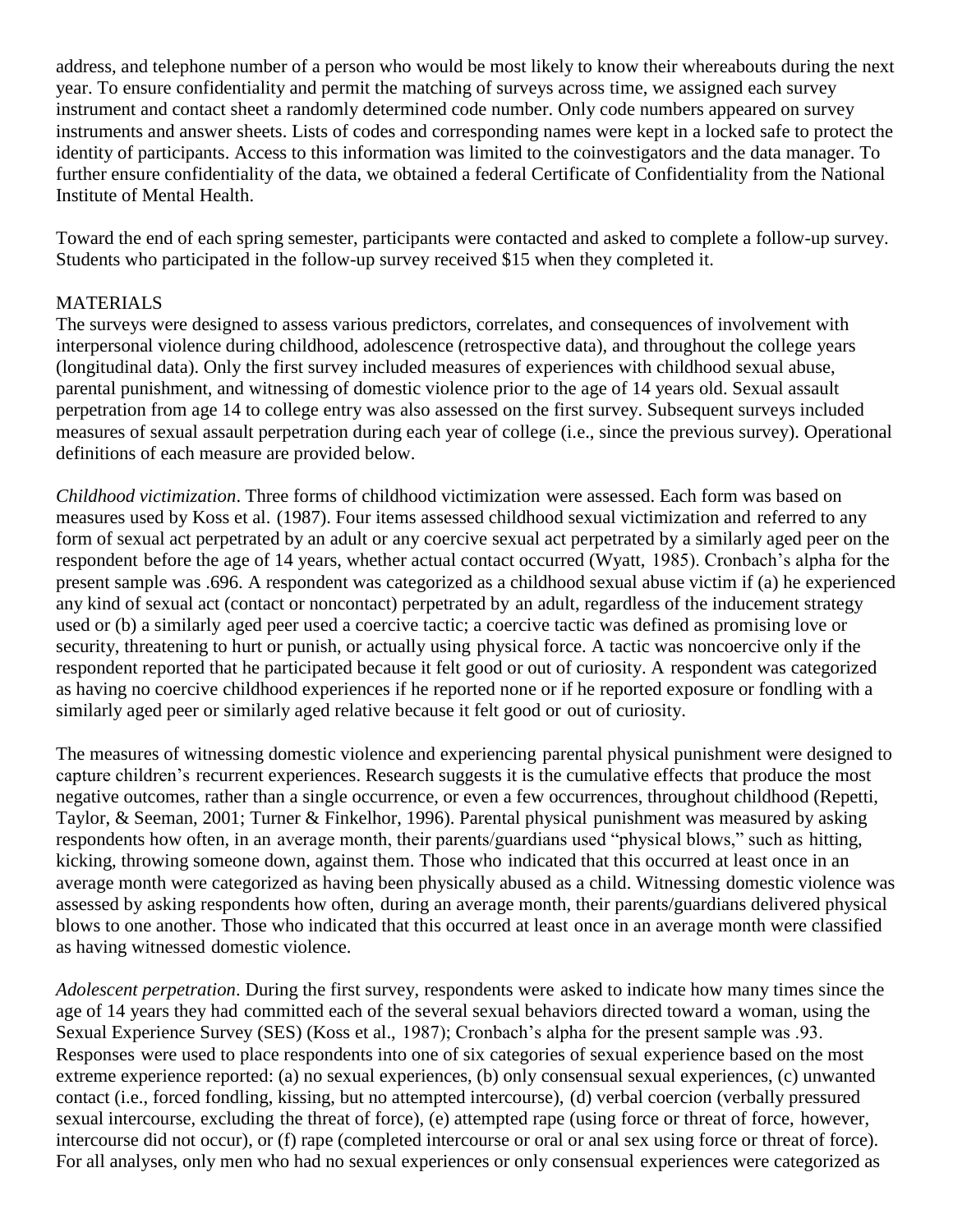nonperpetrators. To determine the total number of sexually aggressive behaviors reported, a continuous sexual aggression score was computed for each respondent by adding together the number of times they reported engaging in each sexually coercive behavior. These behaviors may have been directed toward the same or different targets and occurred during the same or different incidents. Malamuth (1986) and White, Humphrey, and Donat (1996) have used this continuous measure and found a correspondence between severity of the assault and frequency of coercive behaviors. This addresses the potential criticism of equating low-level items and high-level items.

*Undergraduate perpetration*. On each follow-up survey, the respondents were asked to indicate the number of times they committed each sexual behavior during the past year. Again, the SES (Koss et al., 1987) was used; however, at this time men were asked to indicate how many times during the past year, instead of since the age of 14, they had each sexual experience. Categorization as nonperpetrator or perpetrator was the same as described above. Similarly, a continuous sexual assault score was computed for each of the collegiate years. Cronbach's alphas for the current sample for the 4 years were .89, .95, .97, and .82.

## OVERVIEW OF ANALYSES

Initial chi-square analyses indicated no statistically significant differences as a function of cohort or race in the frequency of childhood victimization or perpetration experiences reported. In addition, the risk analyses and survival analyses described below initially included race as a variable; in no case was race significant. Therefore, all analyses reported were collapsed across the three classes of students and across race. Analyses also indicated no significant differences between the percentage of men who did and did not complete the study as a function of any form of childhood abuse. Rates of adolescent and college perpetration did not differ for men who completed all five surveys and those who completed only one, two, three, or four surveys. Age and socioeconomic status were not treated as covariates because all participants were the same age when they entered the study and there was inadequate variance in socioeconomic status.

Several sets of analyses were performed. The first examined the percentages of men reporting childhood sexual victimization, parental physical punishment, and witnessing domestic violence. In addition, the percentage of men reporting no sexual perpetration, as well as each type of sexual perpetration during adolescence and during each year of college was determined, along with the mean number of sexually coercive acts committed. Following these analyses, chi- square analyses were used to determine the possible relationships between childhood victimization and adolescent perpetration. In addition, the relative risk of adolescent and 1st-year collegiate perpetration given earlier experiences was computed, as was the relative risk of reperpetrating in 1 year given perpetration the previous year. Relative risk reveals the proportion of men at risk for perpetrating given an earlier experience (the risk factor) in comparison to someone without the earlier risk factor (the ratio of the proportions of cases having a positive outcome in the two groups; Medical University of South Carolina, 2002). We also computed the attributable risk percentage to identify the proportion of adolescent perpetrators that was associated with the various forms of childhood victimization, as well as the proportion of college sexual assault perpetration associated with perpetration in adolescence (Rothman, 1986). Attributable risk conveys a sense of how much sexual assault could be prevented by reducing prior experiences.

Finally, survival analyses were conducted to examine the time course of collegiate perpetration as a function of any childhood victimization (sexual and/or physical and/or witnessing) and adolescent perpetration. Survival analysis aids in determining the likelihood of perpetration during a specified time interval, given that it has not yet occurred. To ensure accurate estimation, the analysis requires identification of censored cases, defined as cases lost prior to the final assessment phase (i.e., participants who drop out of the study before its completion) and cases of no victimization by the end of the study. The sample was dichotomized into perpetrator or nonperpetrator for each nonoverlapping time period (adolescence and each year of college). Life tables were computed to determine the probability of perpetration during each specified time interval; these probabilities are called hazard rates. Standard errors of each hazard rate were used to assess whether hazard rates were different from one another (i.e., nonoverlapping). Because there was no a priori knowledge of what these hazard functions should look like, nonparametric methods of estimating them were used. The Wilcoxon (Gehan)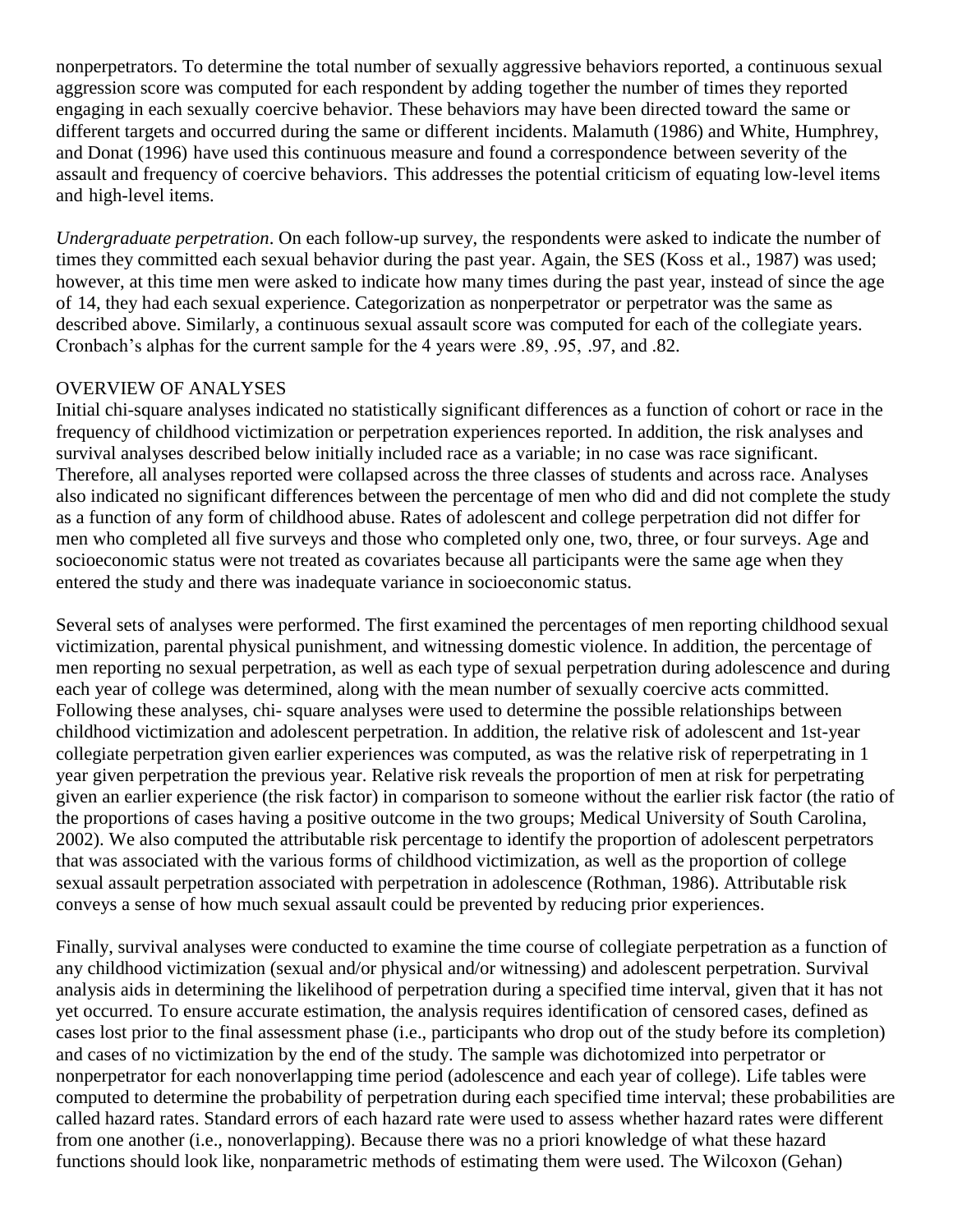statistic was used to evaluate differences in survival experience as a function of childhood experiences (SPSS, 1998).

# RESULTS

# FREQUENCY OF CHILDHOOD VICTIMIZATION

For the men who initially completed all the questions about childhood victimization, 70.4% ( $n = 447$ ) reported no childhood sexual experiences. Based on the most severe experience reported, men were assigned to one of several mutually exclusive categories: 20.2% (n = 128) reported noncoercive sexual contact with a similar-aged peer or similar-aged relative, and  $9.5\%$  of the men were classified as childhood sexual abuse victims (n = 60);1.1% reported that the most severe form of coercive sexual experience involved a similar-aged peer or relative (0.5% involved exposure and/or fondling,  $n = 3$ ; 0.6% involved attempted and/or completed sexual intercourse,  $n = 4$ ); and 8.4% experienced some sexual contact with an adult (5.4% experienced only exposure and/or fondling by an adult,  $n = 34$ ; and 3% experienced attempted and/or completed sexual intercourse by an adult,  $n = 19$ ). This variable was dichotomized as ever-never for the purposes of data analyses. Men who reported no sexual experiences or only consensual experiences were designated to the never group, whereas men who reported any type of sexual coercion experiences were assigned to the ever group.

Altogether 30.7% ( $n = 250$ ) of the men reported experiencing either parental physical punishment or witnessing domestic violence in a typical month growing up; 5.5% witnessed domestic violence and experienced physical punishment ( $n = 45$ ), whereas 2.2% reported only witnessing domestic violence ( $n = 18$ ), and 23% reported experiencing parental punishment but not witnessing domestic violence  $(n = 187)$ .

# FREQUENCY OF SEXUAL PERPETRATION DURING ADOLESCENCE AND ACROSS THE 4 COLLEGIATE YEARS

Based on responses to the SES (Koss et al., 1987) the incidence of each form of sexual assault was determined for adolescence and each collegiate year. A man was classified according to the most severe behavior he reported committing. Table 1 reports the number and percentage of men falling into each of six mutually exclusive categories, as well as the number and percentage of men in each category by the end of the 4th year. Evidence of a decline in perpetration across time is clear. Table 2 shows the number and percentage of men reporting each specific behavior regardless of the category to which they were assigned. The 10 behaviors were summed for each respondent (see Table 3). Men who were in the rape category consistently reported significantly more sexually coercive behaviors than did men assigned to the other categories. For men in the rape category, the means ranged from  $4.9$  (SD = 2.6) to  $8.5$  (SD = 4.2 across assessment periods, whereas the means ranged from  $1(SD = .21)$  to 2.2) (SD= 1.3)for men assigned to categories other than rape (with the exception of men in the verbal coercion category in Year 3). This pattern was apparent in adolescence,  $F(3, 181) = 84$ . 1,  $p <$ .001, as well as during each year of college (analysis could not be completed for Year 4 because of the small sample size). The most frequently endorsed items on the SES by men in the rape category were use of drugs or alcohol to obtain sexual intercourse, and arguments and pressure for sexual contact and sexual intercourse.

By the end of the 4th year of college  $34.5\%$  (n = 95) of the men who participated in all phases of the study had reported at least one perpetration experience. These patterns of results hold for the men who participated in the survey but dropped out at sometime during the project, as well as for those who participated in the entire project. Overall, 31.2% (n=265) of men had committed at least one act of some form of sexual coercion, ranging from unwanted kissing and touching to rape, by the time they withdrew from the study. Thus, it does not appear that those men who did not complete the project biased the patterns of results.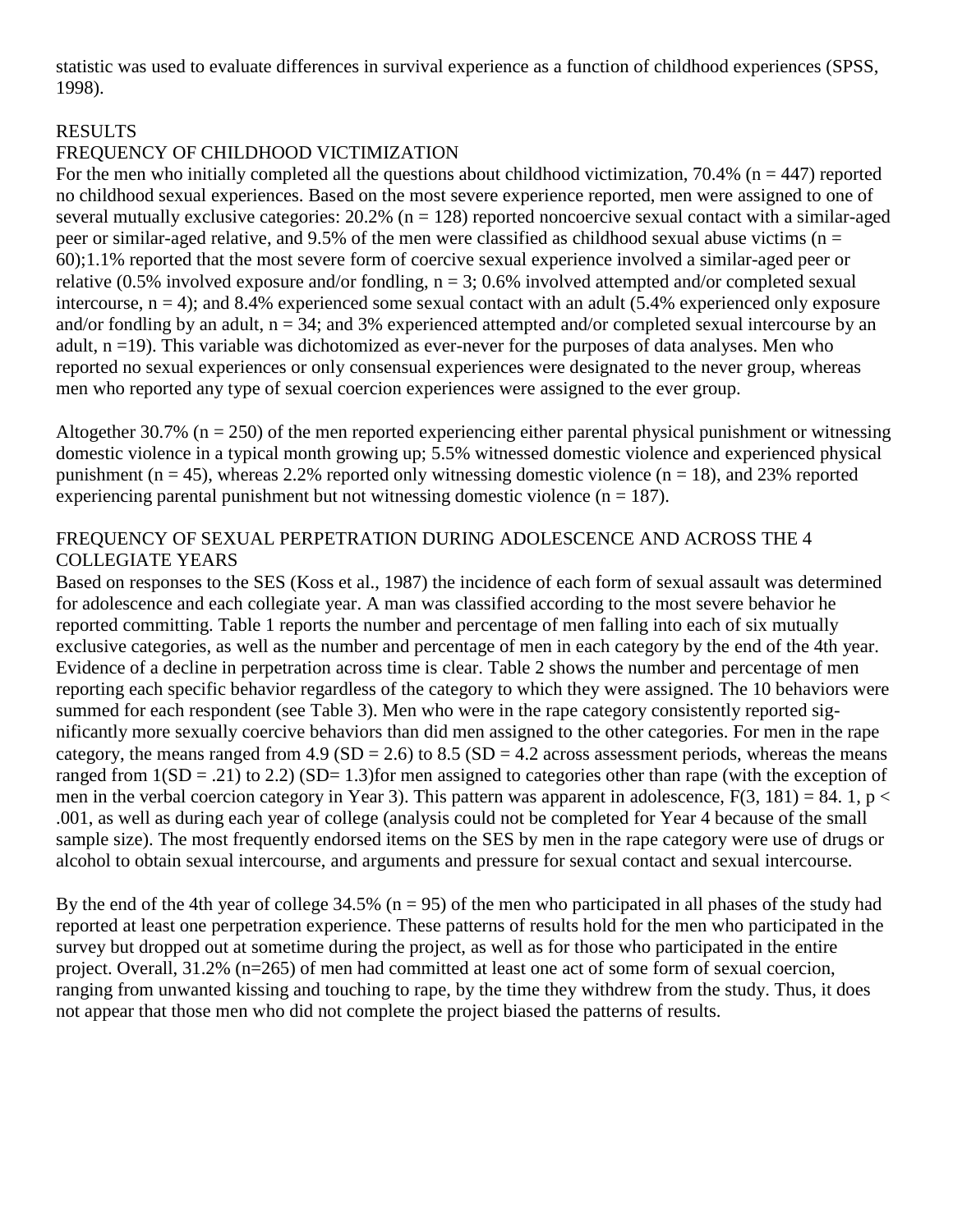| Adolescence | Year <sub>1</sub>                                              | Year <sub>2</sub>                                            | Year 3                                                         | Year <sub>4</sub>                                                     | Total <sup>a</sup>                                                                                                                |
|-------------|----------------------------------------------------------------|--------------------------------------------------------------|----------------------------------------------------------------|-----------------------------------------------------------------------|-----------------------------------------------------------------------------------------------------------------------------------|
|             |                                                                |                                                              |                                                                |                                                                       |                                                                                                                                   |
|             |                                                                |                                                              |                                                                |                                                                       |                                                                                                                                   |
|             |                                                                |                                                              |                                                                |                                                                       |                                                                                                                                   |
|             |                                                                |                                                              |                                                                |                                                                       | 17.1 (146)/15.2 (22)<br>51.7 (440)/50.3 (73)<br>12.4 (105)/14.5 (21)<br>7.9 (67)/6.2 (9)<br>2.2 (19)/4.1 (6)<br>8.7 (74)/9.7 (14) |
|             |                                                                |                                                              |                                                                |                                                                       |                                                                                                                                   |
|             |                                                                |                                                              |                                                                |                                                                       |                                                                                                                                   |
| 55          | 247                                                            |                                                              |                                                                |                                                                       | 351/145                                                                                                                           |
|             |                                                                |                                                              |                                                                |                                                                       |                                                                                                                                   |
|             | 27.0 (230)<br>50.6 (431)<br>50.6 (46)<br>10.7 (40)<br>5.2 (44) | 34.5 (223)<br>32.1 (337)<br>3.7 (34)<br>3.1 (20)<br>3.1 (20) | 33.1 (151)<br>34.8 (2.5)<br>34.8 (2.5)<br>2.6 (12)<br>2.6 (12) | 31.3 (94)<br>56.3 (169)<br>56.7 (17)<br>57 (18)<br>40 (12)<br>40 (12) | 910 (45)<br>614 8 (C)<br>614 8 (C)<br>51 0 (45)<br>64 45)                                                                         |

TABLE 1: Percentage (and Number) of Men Reporting Most Serious Type of Sexual Assault in Adolescence and Across 4 Years of<br>College

a. First set of numbers includes percentage (and number) of all men, regardless of how long they were in the study. Second number includes just<br>men who completed all surveys.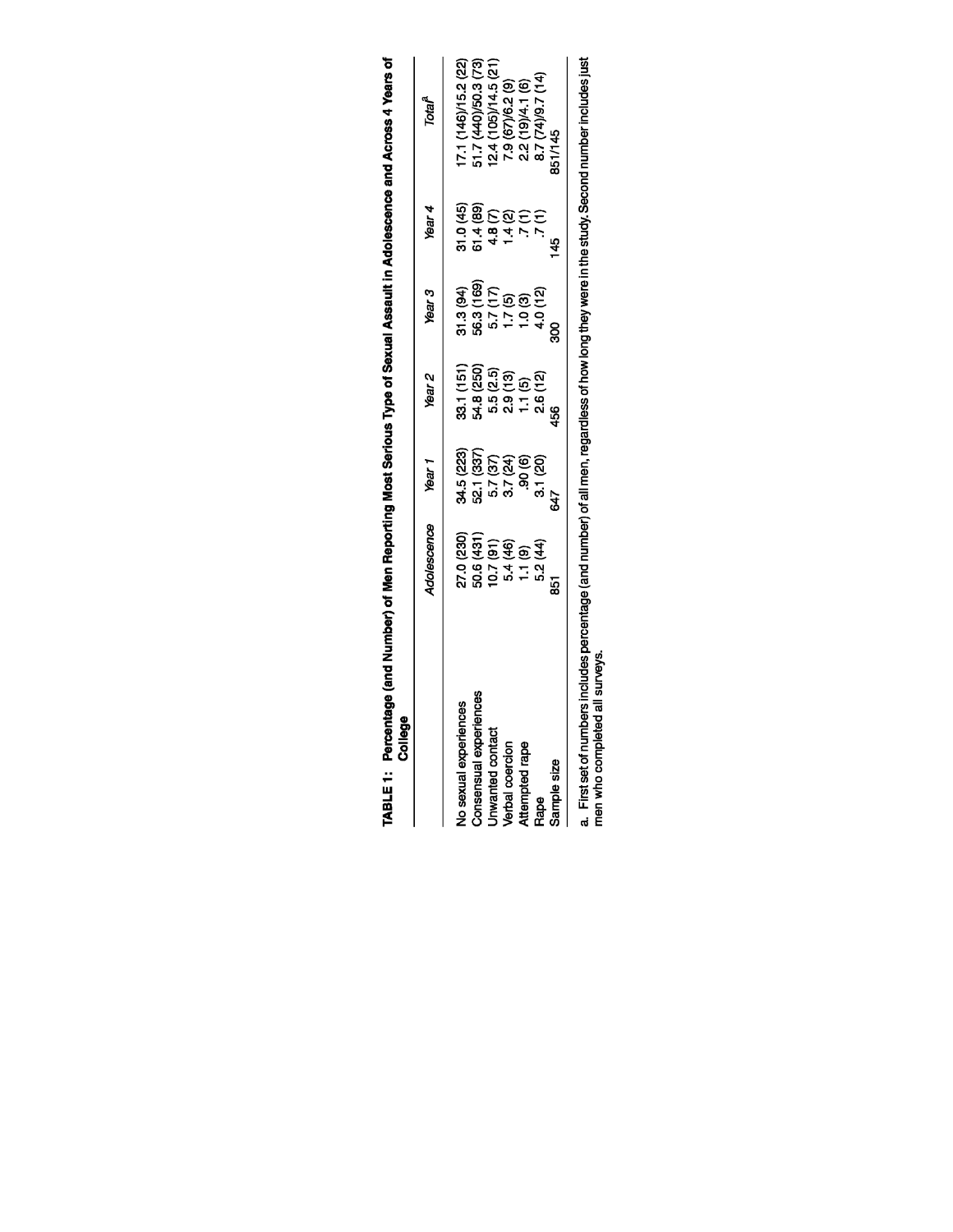|                                                  | Adolescence | Year <sub>1</sub>       | Year 2      | Year 3                                                                 | Year 4  |
|--------------------------------------------------|-------------|-------------------------|-------------|------------------------------------------------------------------------|---------|
| Verbal pressure for unwanted contact             | 8.9 (161    | 1.5(74)                 | $(64)$ (49) | 0.4(31)                                                                | 7.6 (11 |
| Use of authority for unwanted contact            | 3.2(27)     | 2.2(14)                 | 1.5(7)      |                                                                        | 0.0 (O) |
| Use of threat or force for unwanted contact      | 2.6 (22)    | 2.0(13)                 | 1.5(7)      | อิ<br>อิ อิ อิ<br>ฉ ล ล                                                |         |
| Use of threat or force for attempted intercourse | 2.6 (22)    | 2.0(13)                 | 1.8(8)      |                                                                        | 0.7(1)  |
| Use of drug or alcohol for attempted intercourse | 4.0 (34)    |                         | 3.7(17)     |                                                                        | 1.4(2)  |
| Verbal pressure for intercourse                  | 8.7 (74)    | $3.4(22)$<br>6.0 $(39)$ | 4.6 (21)    |                                                                        | 2.1(3)  |
| Use of authority for intercourse                 | 2.2 (19)    | 1.9(12)                 | 1.1(5)      | $\begin{array}{c} 3.3 \\ 4.7 \\ 2.3 \\ \hline \end{array}$<br>4.7 (14) | 0.0 (0) |
| Use of alcohol or drugs for intercourse          | 3.8(32)     | 2.6 (17)                | 2.0(9)      | 4.0 (12)                                                               | 0.7 (10 |
| Use of threat or force for intercourse           | 2.0 (17)    | 0.9(6)                  | 1.5(7)      | 2.7(8)                                                                 | 0.7(1)  |
| Use of threat or force for other sex acts        | 2.7 (23)    | 1.1(7)                  | 1.5(7)      | 2.7(8)                                                                 | 0.7 (1) |
| Sample size                                      | .<br>83     | 345                     | 456         | 88                                                                     |         |

| į                     |
|-----------------------|
|                       |
|                       |
|                       |
|                       |
|                       |
|                       |
|                       |
|                       |
|                       |
|                       |
|                       |
|                       |
|                       |
| i<br>I<br>I<br>I<br>I |
|                       |
|                       |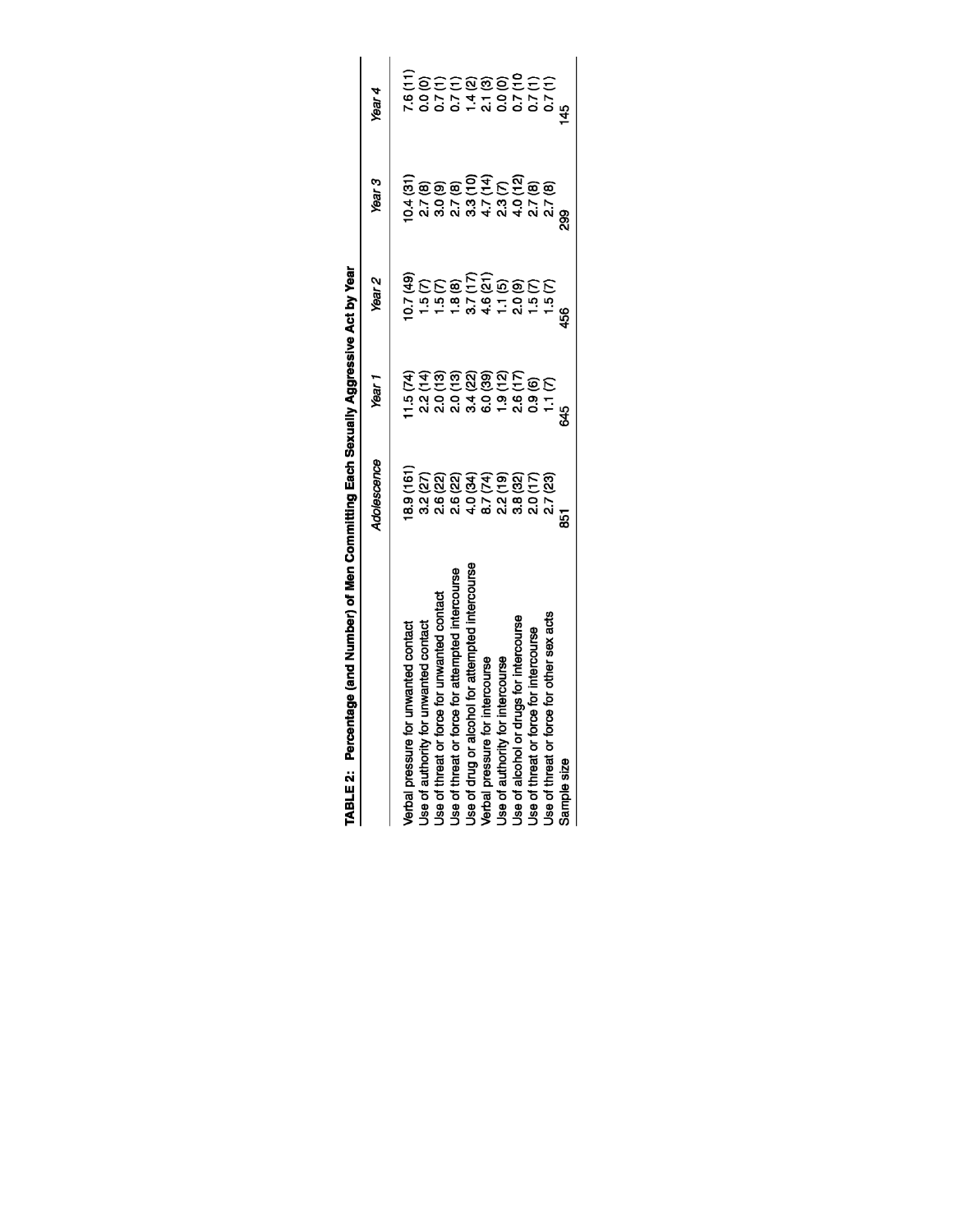|                         | TABLE 3: Mean Number (and Standard Deviation) of Coercive Acts Reported by Sexual Coercion Category in Adolescence and<br>Across 4 Years of College                                                              |                  |                           |                           |                              |                  |
|-------------------------|------------------------------------------------------------------------------------------------------------------------------------------------------------------------------------------------------------------|------------------|---------------------------|---------------------------|------------------------------|------------------|
|                         |                                                                                                                                                                                                                  | Adolescence      | Year <sub>1</sub>         | Year <sub>2</sub>         | Year 3                       | Year 4           |
| <b>Unwanted contact</b> |                                                                                                                                                                                                                  | $1.0(21)^{a}$    | $1.1(.33)$ <sup>a</sup>   | $1.0 (0.28)$ <sup>a</sup> | $1.9(2.3)^{a,b}$             |                  |
| <b>Verbal coercion</b>  |                                                                                                                                                                                                                  | $1.9(.71)^{a,b}$ | $1.8(1.0)$ <sup>a,b</sup> | $1.8(1.3)^{a,b}$          | $6.0 (5.8)$ <sup>a,b,c</sup> | ្លុ              |
| Attempted rape          |                                                                                                                                                                                                                  | $1.6(.73)^{a,b}$ | $2.0(1.5)^{a,b}$          | $2.2(1.3)^{a,b}$          | $2.0(1.7)^{a,b}$             | 2.0              |
| Rape                    |                                                                                                                                                                                                                  | $4.9(2.6)^c$     | $5.3(2.3)^c$              | $6.1(2.8)^c$              | $8.5(4.2)^c$                 | $\overline{8.0}$ |
| Sample size             |                                                                                                                                                                                                                  | 185              |                           |                           |                              |                  |
|                         | Note. Common superscripts within columns indicate nonsignificant difference based on the Garnes Howell post hoc test, $p < 0$ 1. Sample sizes<br>were too small for analysis of Year 4; standard deviations = 0. |                  |                           |                           |                              |                  |

*Relative risk analyses*. Chi-square analyses and relative risk determined the relationship between the various childhood victimization experiences assessed and the likelihood of adolescent sexual perpetration. Table 4 gives the number and percentage of men in each sexual assault category during adolescence for each type of childhood victimization experience. Results revealed significant relationships between each type of childhood victimization and adolescent sexual assault, collapsing across type of sexual assault. For childhood sexual assault,  $x^2(1) = 4.8, p = <.03$  relative risk (RR) = 1.6, confidence interval (CI) = 1.1, 2.5; for witnessing domestic violence,  $x^2(1) = 31.5$ ,  $p < .001$ , RR = 2.5, CI = 1.9, 3.4; for experiencing parental physical punishment,  $x^2(1) =$ 23.6,  $p < .001$ , RR = 1.9, CI = 1.5, 2.4. Overall, there was a twofold increase in the likelihood of adolescent sexual perpetration, given any type of childhood victimization (sexual, physical, or witnessing),  $RR = 2.0$ ,  $CI =$ 1.5, 2.5;  $x^2(1) = 28.2$ ,  $p < .001$ .

We also calculated the attributable risk percentage to identify the proportion of adolescent sexual assault perpetration that is attributable to each form of childhood victimization. This is essentially an estimate of the reduction in the percentage of cases of adolescent sexual assault that could be eliminated if childhood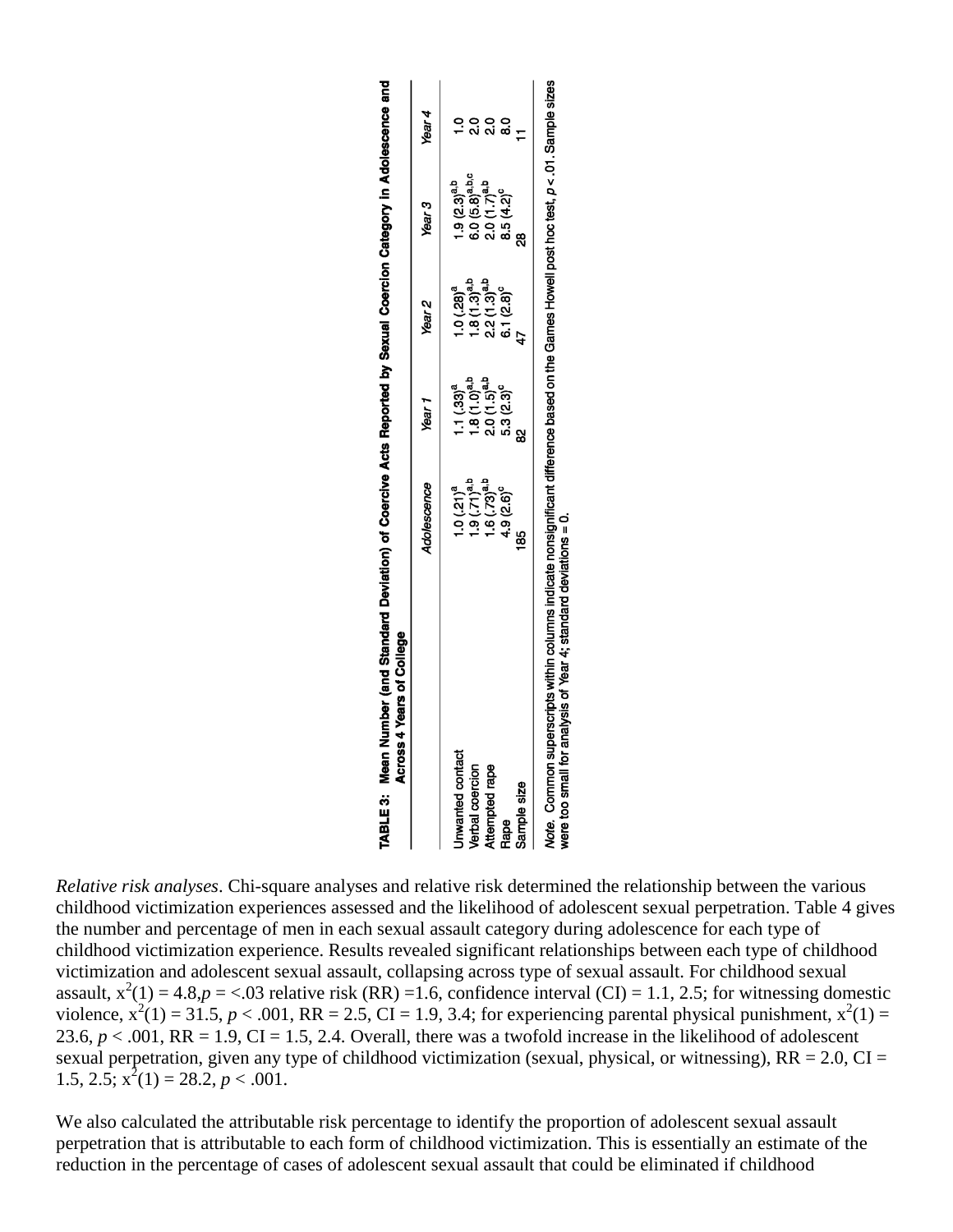victimization were eliminated. The attributable risk percentage is calculated by subtracting the incidence of cases among the unexposed from the incidence in the population and dividing this total by the incidence in the population. The calculations suggested that 5.7% of reported adolescent perpetration could be accounted for by childhood sexual abuse; the comparable figure for witnessing domestic violence was 8.7% and 19.9% for parental physical punishment. When we collapsed across all forms of childhood victimization, the attributable risk was 23%. This number increased if we looked at the attributable risk for only attempted or completed rapes during adolescence given any form of childhood victimization (37.1%).

Further chi-square and relative risk analyses showed significant relationships between perpetration during 1 year and the subsequent year. Adolescent perpetration was associated with a RR of 4.1 for perpetration in the 1st year of college,  $x^2(1) = 64.3$ ,  $p < .001$ . Subsequent RRs were 5.5, 3.3, and 10.9 for years 1 to 2, 2 to 3, and 3 to 4, respectively; corresponding  $x^2(1)$ 's = 55.0, 14.8, 24.9, all $p < .001$ . The cal-

| TABLE 4: Percentage (and Number) of Men in Each Sexual Assault Category During Adolescence by Type of Childhood Victimization<br>Experience <sup>s</sup> |                                                   |                                                                             |                                                                        |                                   |                                    |                                                                                                                                                              |                    |
|----------------------------------------------------------------------------------------------------------------------------------------------------------|---------------------------------------------------|-----------------------------------------------------------------------------|------------------------------------------------------------------------|-----------------------------------|------------------------------------|--------------------------------------------------------------------------------------------------------------------------------------------------------------|--------------------|
|                                                                                                                                                          | No Sexual<br>Experiences                          | Consensual<br>Sex                                                           | Unwanted<br>Contact                                                    | Verbal<br>Coercion                | Attempted<br>Rape                  | Rape                                                                                                                                                         | Sample<br>Size     |
| No childhood sexual abuse                                                                                                                                |                                                   |                                                                             |                                                                        |                                   |                                    |                                                                                                                                                              |                    |
| Childhood sexual abuse                                                                                                                                   | 28.0 (161)<br>30.0 (18)<br>29.8 (168)<br>16.7 (3) |                                                                             |                                                                        | $4.0$ (23)<br>6.7 (4)<br>6.9 (22) | C<br>0.0 (6)<br>- 0 - 0<br>- 0 - 0 |                                                                                                                                                              | 5 8 8 8<br>5 9 9 9 |
| No witnessed or experienced                                                                                                                              |                                                   |                                                                             |                                                                        |                                   |                                    |                                                                                                                                                              |                    |
| Only witnessed                                                                                                                                           |                                                   |                                                                             |                                                                        |                                   |                                    |                                                                                                                                                              |                    |
| Only physical                                                                                                                                            |                                                   |                                                                             |                                                                        | 1.2(21)                           | 1.6(3)                             |                                                                                                                                                              | 87                 |
| Witnessed & physical                                                                                                                                     | 20.3 (38)<br>15.6 (7)                             | 53.7 (309)<br>40.0 (24)<br>40.0 (299)<br>44.4 (8)<br>51.3 (13)<br>28.9 (13) | 9.4 (54)<br>10.0 (52)<br>10.0 (32)<br>11.1 (5)<br>11.1 (5)<br>11.1 (5) | 6.7(3)                            |                                    | $\begin{array}{c} 3.7 \ (21) \\ 3.8 \ (8) \\ 13.3 \ (17) \\ 3.0 \ (17) \\ 6.7 \ (17) \\ 3.7 \ (17) \\ 3.8 \ (17) \\ 3.8 \ (17) \\ 3.9 \ (17) \\ \end{array}$ |                    |
| a. Percentages add to 100% within rows.                                                                                                                  |                                                   |                                                                             |                                                                        |                                   |                                    |                                                                                                                                                              |                    |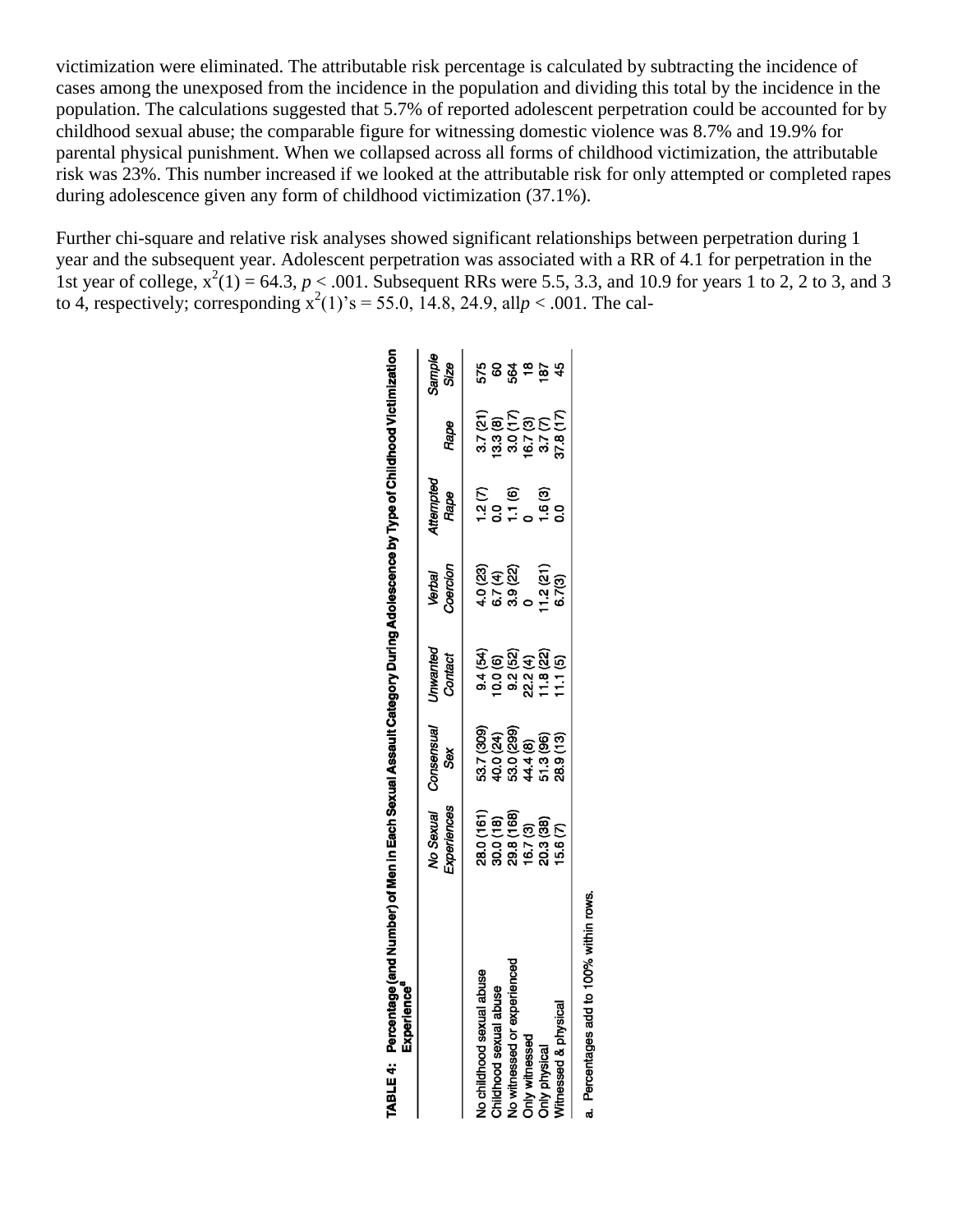culation of attributable risk indicated that 24% of the cases of sexual assault perpetration in college could be attributed to adolescent sexual assault perpetration.

*Survival analyses*. The initial analysis showed that adolescence was associated with the greatest risk of first perpetration (hazard rate,  $HR = .28$ ), with the risk of first perpetration declining substantially thereafter (respective HRs =. 10, .07, .09 for Years 1, 2, and 3). Examination of the standard error of the HRs indicated that the HR during adolescence was significantly greater than the HRs for subsequent years, which were not different from one another. Conditioning the hazard analysis on a history of any childhood victimization revealed that childhood victimization significantly increased the risk of perpetration, but only during adolescence (HR = .45 for childhood victims and .21 for childhood nonvictims). However, the rates for first perpetration were not different in the collegiate years (respective HRs =.07, .08, .12 for victims in Years 1, 2, and 3;. 10, .07, .08 for nonvictims).

A subsequent survival analysis examined hazard functions for groups defined by the interaction of prior history of childhood victimization and adolescent perpetration. This analysis revealed that in the absence of adolescent perpetration, childhood victimization did not elevate the risk of assault during the 1st year of college or subsequently relative to men with no childhood or adolescent experiences ( $p = .45$ ). However, adolescent perpetration did elevate significantly the risk of reperpetrating during the 1 st year of college but not in subsequent years. Those who had experienced any form of childhood victimization and adolescent perpetration showed a higher risk of reperpetration in the 1 st year of college (HRs =1.4, 1.3, 2.0 for Years 1, 2, and 3) than those who perpetrated in adolescence but did not experience childhood victimization (HRs =.87,.74, 2.0 for Years 1, 2, and 3).

Additional analyses also revealed adolescent perpetration to substantially increase the likelihood of collegiate sexual victimization ( $RR = 2.7$ ). A multinomial logistic regression analysis that considered the effects of any type of childhood victimization, adolescent perpetration, and their interaction on the odds of perpetration in the 1 st year of college revealed only a significant effect for adolescent perpetration, Wald  $x^2(1) = 25.3$ ,  $p < 0.001$ . Neither childhood victimization nor its interaction with adolescent perpetration increased the risk of 1st- year collegiate perpetration beyond that accounted for by adolescent perpetration experiences. When these analyses were repeated examining the perpetration of attempted and completed rape specifically, the results were more dramatic. An adolescent experience that met the legal definition of rape or attempted rape increased the likelihood of rape or attempted rape again during the 1 st year of college by a factor of 11.2. When adolescent rape/attempted rape and childhood victimization were considered together in a multinomial logistic regression, only adolescent rape/attempted rape was significant, Wald  $x^2(1) = 15.9$ ,  $p < .0001$ .

## DISCUSSION

The current study contributes significantly to a developmental picture of sexual assault. The results suggest two important factors regarding the perpetration of sexual assault. First, young men's experiences with various forms of childhood victimization are associated with an increased risk of sexual assault perpetration during adolescence. Each of the three forms of childhood victimization investigated in the current study doubled the relative risk of some form of adolescent perpetration. Although childhood victimization is just one of many variables hypothesized to contribute to violence against women, the results suggest that eliminating this experience would contribute to reducing adolescent sexual coercion, by as much as 23%. The results simultaneously indicate that although childhood victimization is an important factor, it is clearly not the only one associated with sexual coercion. An important research question regards identifying childhood precursors of adolescent sexual perpetration among young men who did not experience sexual abuse or parental physical punishment or witness domestic violence.

Second, adolescent perpetration is an important precursor of collegiate victimization. The survival analyses suggest that adolescence is the time during which young men are most likely to first begin sexual offending. Young men who experienced childhood victimization but did not perpetrate sexual assault during adolescence were not at greater risk for collegiate perpetration than young men with no childhood victimization experiences.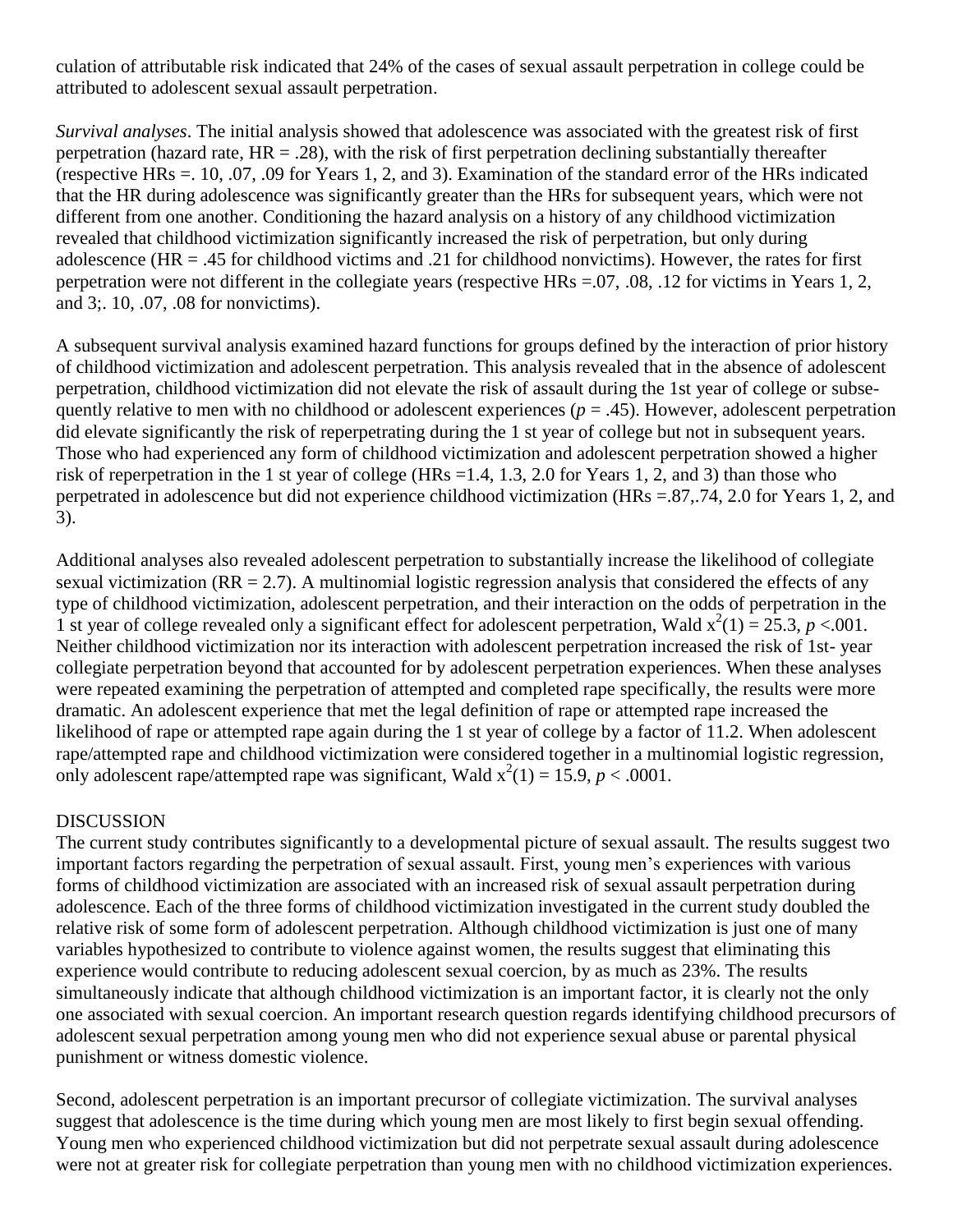In contrast, young men who first perpetrated during adolescence were far more likely to reoffend during the 1 st year of college. Results suggest that prior experiences increase the risk of further perpetration. However, preventing adolescent perpetration would reduce collegiate victimization by about 25%. Thus, paralleling our conclusions regarding the relationship between childhood victimization and adolescent perpetration, we can conclude that although adolescent perpetration is an important factor, it is clearly not the only one associated with collegiate sexual coercion. An important research question regards identifying adolescent precursors of collegiate sexual perpetration among young men who did perpetrate during adolescence.

In sum, the current results suggest that childhood victimization and adolescent perpetration are precursors of collegiate sexual coercion, with the effects of childhood victimization working indirectly through its effect on adolescent behavior. It is also clear that sexually coercive behavior is stable and tends to persist across time. The results further indicate that a subset of men is responsible for a large number of women's victimization experiences.

The findings have a number of implications for research and practice. We need to continue to examine other variables in the social ecology of young men to fully understand sexual coercion, as suggested by White and Kowalski (1998). High-risk populations need to be identified and more targeted interventions directed toward them. These groups include (a) those who witness or experience abuse as a child and (b) young men who perpetrate violence in adolescence, regardless of childhood abuse experiences. There is clearly a need to develop prevention strategies for collegians, as well as younger men. Research is needed to establish differences in risk and protective factors for men who first offend in adolescence or first offend in college. In addition, we should point out that although the number of perpetrators decreases across time, the number of assaults per perpetrator increases with each year of college. Thus, a small number of men persist in sexual assault perpetration and may be a distinct group in need of special intervention efforts.

Because of the power of early developmental experiences, the effectiveness of one-shot or short-term educational-only approaches for preventing sexual assault in high-risk populations is not clear. The limited evaluation literature to date suggests that the interventions currently being implemented to prevent sexual assault are, by and large, school-based educational programs targeted at the general population and designed to change norms and attitudes regarding the use of violence in relationships. Although these studies indicate that these interventions do result in some changes in attitudes and beliefs, at least in the short term, only one study has reported short-term changes in victimization and/or perpetration and even these changes were not sustained (Foshee et al., 2000; Lonsway, 1996).

Our study highlights the importance of early detection of, and intervention with, children who have witnessed domestic violence or who have been victimized by child sexual abuse or parental physical punishment as strategies for the primary prevention of adolescent/ college sexual assault. We suggest that clinicians who work with children and adolescents in health care settings and those who work with youth and families in community agencies integrate screening and intervention programs into their practices. These interventions should incorporate issues related to gender-based violence perpetration and victimization to further our ability to prevent revictimization and perpetration of violence against women in young adulthood. Furthermore, we need additional research to identify the factors that mediate the relationship between childhood experiences with different types of violence and later adolescent perpetration.

Although the current study sheds light on developmental patterns in intimate partner violence, some limitations should be noted. In particular, our sample, and hence our findings, are limited to young men who attended college. Second, our estimates regarding childhood victimization and adolescent and collegiate perpetration rely on self- report data. Third, at the time the study was initiated we used the best measures available. It would be ideal to replicate the study with more contemporary and sensitive measures. In addition, our assessment of victimization in childhood and perpetration in adolescence were retrospective and assessed concurrently; therefore, although we suggest a causal link, such a conclusion should be considered tentative. Finally, our prospective analyses were limited by the fact that many students withdrew from college, and hence, from our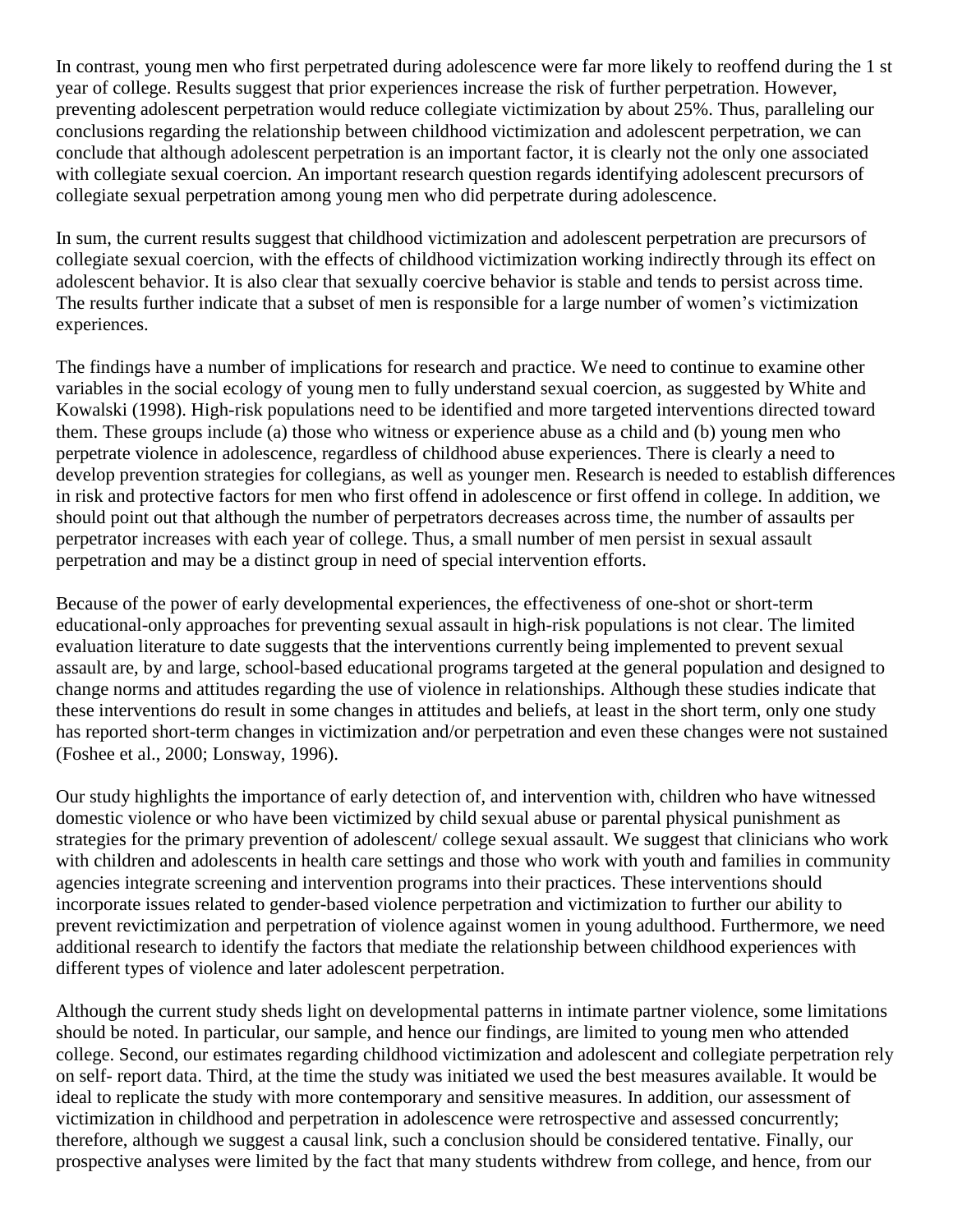study. However, 76% of the men provided usable data through the 1 st year of college, and 54% through the 2nd year, when the majority of new assaults were most likely to occur. In addition, analyses indicated few important differences between those who remained and those who dropped out of the study.

# REFERENCES

Calhoun, K. S., Bernat, J. A., Clum, G. A., & Frame, C. L. (1997). Sexual coercion and attraction to sexual aggression in a community sample of young men. *Journal of Interpersonal Violence*,*12*, 392-406. Carnegie Foundation. (1987). *A classification ofinstitutions ofhigher education*. Princeton, NJ: Carnegie Foundation for the Advancement of Teaching.

DeKeseredy, W. S. (1997). Measuring sexual abuse in Canadian university/college dating relationships: The contribution of a national representative sample survey. In M. D. Schwartz (Ed.), *Researching sexual violence against women: Methodological and personal perspectives* (pp. 43-53). Thousand Oaks, CA: Sage. Edleson, J. (1999). Children's witnessing of adult domestic violence. *Journal ofInterpersonal Violence*, *14*, 839-870.

Fagot, B. I., Loeber, R., & Reid, J. B. (1988). Developmental determinants of male-to-female aggression. In G. W. Russell (Ed.), *Violence in intimate relationships* (pp. 91-105). New York: PMA.

Foshee, V. A., Bauman, K. E., Greene, W. F., Koch, G. G., Linder, G. F., & MacDougall, J. E. (2000). The safe dates program: 1-year follow-up results. *American Journal of Public Health*, *90*, 1619-1622.

Friedrich, W. N., Beilke, R. L., & Urquiza, A. J. (1988). Behavior problems in young sexually abused boys: A comparison study. *Journal of Interpersonal Violence*, *3*, 21-28.

Greenspun, W. S. (1994). Internal and interpersonal: The family transmission of father-daughter incest. *Journal of Child Sexual Abuse*, *3*, 1-14.

Gwartney-Gibbs, P. A., Stockard, J., & Bohmer, S. (1987). Learning courtship violence: The influence of parents, peers, and personal experiences. *Family Relations*, *36*, 276-282.

Hanson, R. K., & Harris, A. J. R. (2000). Where should we intervene? Dynamic predictors of sexual assault recidivism. *Criminal Justice and Behavior*, *27*, 6-35.

Hotaling, C. T., & Sugarman, D. B. (1986). An analysis of risk markers in husband and wife violence: The current state of knowledge. *Violence and Victims*, *1*, 101-124.

Huesmann, L. R., & Eron, L. (1992). Childhood aggression and adult criminality. In J. McCord (Ed.), *Facts, frameworks, andforecasts: Advances in criminological theory* (Vol. 3, pp. 137- 156). New Brunswick, NJ: Transaction.

Kalmuss, D. S. (1984). The intergenerational transmission of marital aggression. *Journal of Marriage and the Family*, *46*, 11-19.

Kaufman, J., & Zigler, E. (1987). Do abused children become abusive parents? *American Journal of Orthopsychiatry*, *57*, 186-192.

Koss, M. P. (1992). The underdetection of rape: Methodological choices influence incidence estimates. *Journal of Social Issues*, *48*, 61-75.

Koss, M. P., & Dinero, T. E. (1988). Discriminant analysis of risk factors for sexual victimization among a national sample of college women. *Journal of Consulting and Clinical Psychology*, *52*, 1-9.

Koss, M. P., Gidycz, C. A., & Wisniewski, N. (1987). The scope of rape: Incidence and prevalence of sexual aggression and victimization in a national sample of higher education students. *Journal of Consulting and Clinical Psychology*, *55*, 162-170.

Lonsway, K. (1996). Preventing acquaintance rape through education: What do we know? *Psychology of Women Quarterly*, *20*, 229-265.

Lowdermilk, L., Holland, L., Cameron, K., & White, J. W. (1998, March). *Prevalence of sexual perpetration among community college males*. Paper presented at Southeastern Psychological Association, Mobile, AL. Malamuth, N. M. (1986). Predictors of naturalistic sexual aggression. *Journal ofPersonality and Social Psychology*, *50*, 953-962.

Malamuth, N. M. (1988). A multidimensional approach to sexual aggression: Combining measures of past behavior and present likelihood. *Annals of the New York Academy ofSciences*, *528*, 123-132.